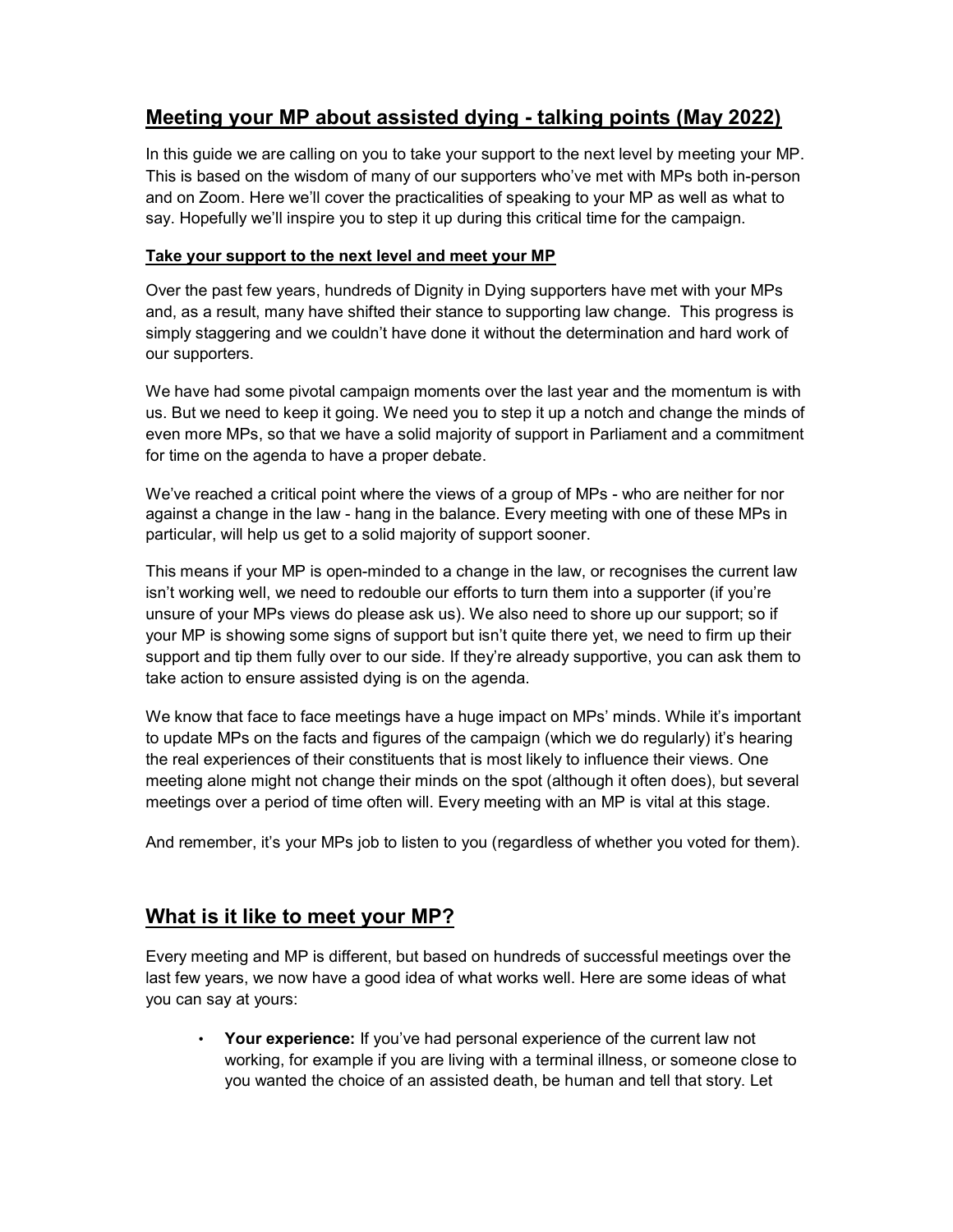them understand the practical and emotional hurdles and difficulties you face. This is the most important thing to focus on in your meeting or conversation.

- **Our position:** Be clear that assisted dying refers to a terminally ill, mentally competent adult, requesting life ending medication from a doctor in their final months, subject to strong safeguards.
- The current law on assisted dying is cruel, unfair and unsafe: Terminally ill people who want to control their deaths have no option but to either travel abroad, take their own life or risk enduring unnecessary suffering as they die:
	- $\circ$  New data from the Office for National Statistics (ONS) shows that significant numbers of dying people are taking matters into their own hands in this country. People with severe and potentially terminal health conditions are more than twice as likely to take their own lives than the general population. Possibly as many as 1 in 10 in England and Wales are by people with a life-limiting illness (see Dignity in Dying's report Last Resort).
	- o One Britain a week travels abroad for an assisted death in Switzerland (see Dignity in Dying's report The True Cost: How the UK outsources death to Dignitas). Yet many can't afford to go abroad (with the cost upwards of £10k), are too ill to travel or don't want to risk implicating loved ones in a criminal act. And those who do travel often go too early, worried that waiting any longer would mean it is too late.
	- $\circ$  A small but substantial number of dying people are suffering as they die even with good palliative care. The Office of Health Economics research found that 17 people a day will suffer as they die, even with the very best care. For more information, see Dignity in Dying's report, The Inescapable Truth.
- The UK is being left behind other countries: Other countries similar to our own are developing safeguarded, fair and compassionate laws. Assisted dying as a choice for terminally ill, mentally competent adults is legal in 10 American states plus the District of Columbia, almost all of Australia and across New Zealand. In Europe Spain has adopted an assisted dying law, Ireland have put assisted dying to a special committee, Jersey overwhelmingly approved an assisted dying and legislation is being considered in multiple other countries.
- Scotland will lead the way with a clear path to changing the law. Liam McArthur's private members' bill has completed a record-breaking consultation, with the report due after summer and the bill due for debate before Holyrood in 2023.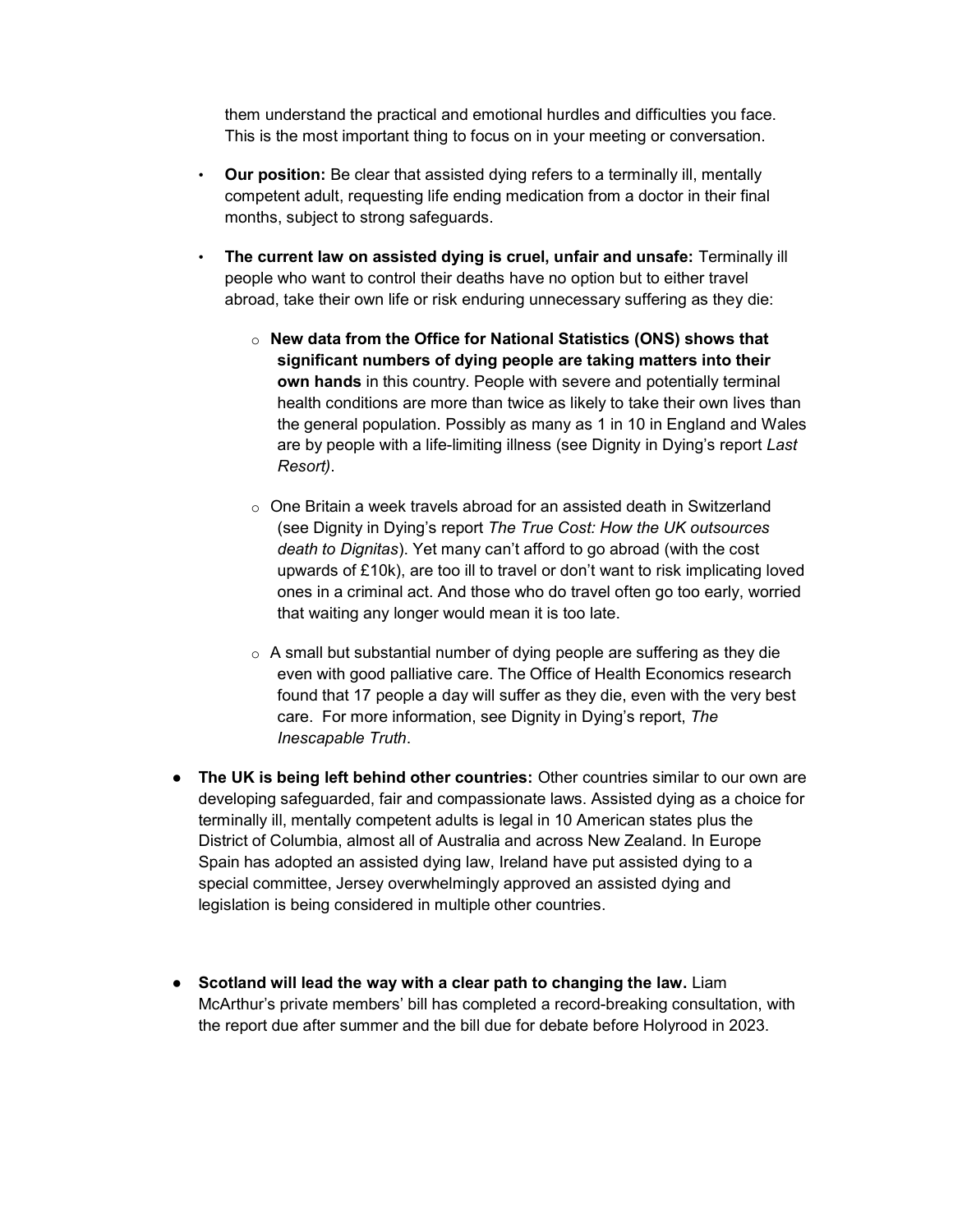- The petition on the Government website has reached over 100,000 signatures and will trigger a debate in Parliament. This shows how popular and important assisted dying is to constituents across the country. You can find your constituency on the map and tell your MP how many local people have signed it.
- Does your MP support the idea of giving time on the agenda for a free and fair debate? Dignity in Dying are calling on the government and opposition parties to grant enough time for assisted dying to be properly debated and scrutinised in Parliament. Ask your MP if we can count on their support.

#### Questions you can ask them:

Do you agree the current law isn't working?

Would you vote for an assisted dying law were it to be debated tomorrow? If not, what would help change your mind?

Would you support giving time on the agenda for a free and fair debate?

Tips:

- You don't need to be an expert
- You don't need to cover everything stick to a few key points
- It's a journey: you don't need to convince them on the spot
- If they agree the current law isn't safe that's an important step
- See your role as educating and informing your MP
- Try to build a positive relationship with your MP

## How to go about organising a meeting

Usually, all MPs host regular surgeries in the local area (traditionally on Fridays), where you can make an appointment. MPs are offering surgery meetings in-person and/or virtually, on a video call, such as Zoom or Skype or telephone meetings.

You will get approximately 20 minutes for your slot, but it could be more or less (whether inperson, online or on the phone). You can contact your MP by email, phone or by letter to request to meet them.

All MPs contact details can be found on the Parliament website:

https://members.parliament.uk/members/Commons

You will probably be in touch with one of their members of staff, so it's worth keeping them on your side. Let them know you are getting in touch to request a meeting (virtual or